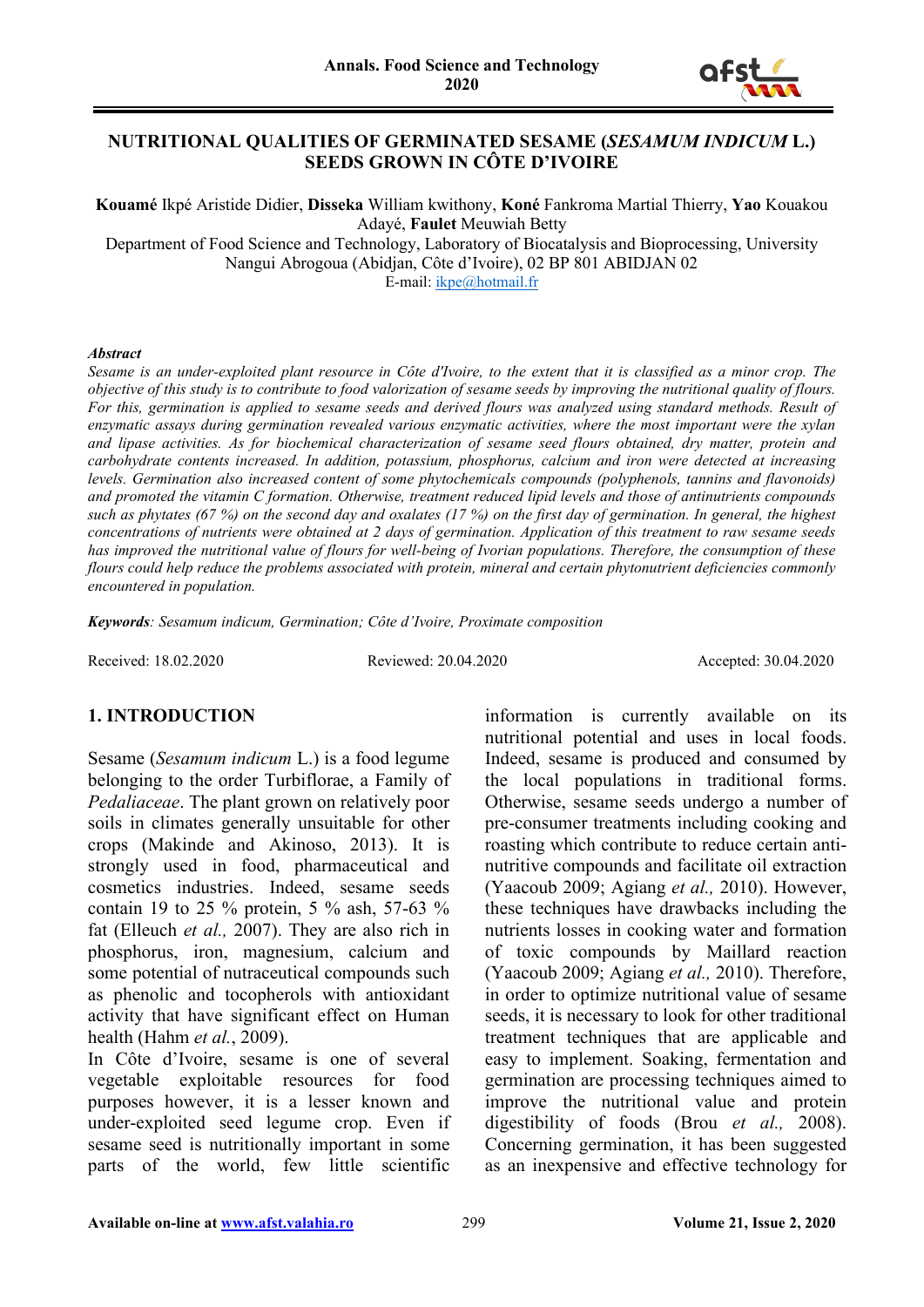

improving seed quality by enhancing their nutritional value (Vidal-Valverde *et al.,* 2002). In the process, considerable endogenous hydrolysis enzymes are formed, modifying the seed structure, which means macromolecules (lipids, carbohydrates, proteins) are breakdown into simple molecules (Joshi and Varma 2016). Therefore, there is an increase of simple sugars, free amino acids and organic acids (Brou *et al.*, 2008). Among other processes, it has been widely used for its ability to decrease the levels of antinutritional factors in plant seeds, at the same time improving the concentration and bioavailability of their nutrients (Mohammed *et al.,* 2016).

The purpose of the present study is to establish the nutritional quality of germinated sesame seeds grown in Côte d'Ivoire in view of contribute to their food valorization. Specifically, it will be to investigate some enzymatic activities, proximate, mineral, polyphenols and antinutritionals compositions.

## **2. MATERIALS AND METHODS**

## **I. Vegetable material**

Sesame (*Sesamum indicum* L.) seeds used for this study were purchased from Méagui market, a Bakwé locality in Soubré department, South-West potion of Côte d'Ivoire (West Africa).

## **II. Methods**

## **2.1. Preparation of sesame flours**

## **2.1.1. Preparation of raw sesame flour**

The sesame seeds were sorted to get rid of postharvest plant debris. Then, 200 g of seeds were weighed, washed and dried at room temperature (25°C) for 48 h and then crushed to obtain the raw sesame flour which was stored in a sealed jar for analyzes **(Fig. 1)**.

#### **2.1.2. Preparation of germinated sesame flours**

Sesame seeds (1 kg) were carefully washed with tap water to remove the worn and immature seeds and soaked for 24 h in 5 L of water (ratio  $1/5$ : w/v) contained in a plastic container seal. After soaking, the seeds were rinsed and then spread on a 100% cotton cloth, in a room whose humidity and temperature were respectively 85% and 28°C. Each day, the germinating seeds are watered once and samples are taken for the preparation of the crude enzymatic extracts as well as for the preparation of the flours. The germination process was done during 4 days (Fig. 1).



**Fig. 1 Flow chart for the production of germinated and non-germinated sesame flour**

FSF: Flour derived from raw sesame;  $FSG_0$ : Flour derived from germinated for 0 days; FSG<sub>1</sub>: Flour derived from germinated sesame seeds for 1 day;  $FSG_2$ : Flour derived from germinated sesame seeds for 2 days; FSG3: Flour derived from germinated sesame seeds for 3 days; FSG4: Flour derived from germinated sesame seeds for 4 days

## **2.2. Determination of enzymatic activity during germination**

## **2.2.1. Enzyme extraction**

## *For polysaccharides activities*

Thirty (30) grams of germinated seeds were ground in 60 mL of NaCl 0.9% (w/v) using a Moulinex-type mixer. The homogenate was filtered with a white cotton cloth and the filtrate was centrifuged at 8000 rpm for 10 min at  $4^{\circ}$ C in a refrigerated centrifuge. The gotten supernatant was used as the enzymatic crude extract of germinated sesame seeds. It was fractionated into eppendorf tubes and then stored in the freezer for further testing.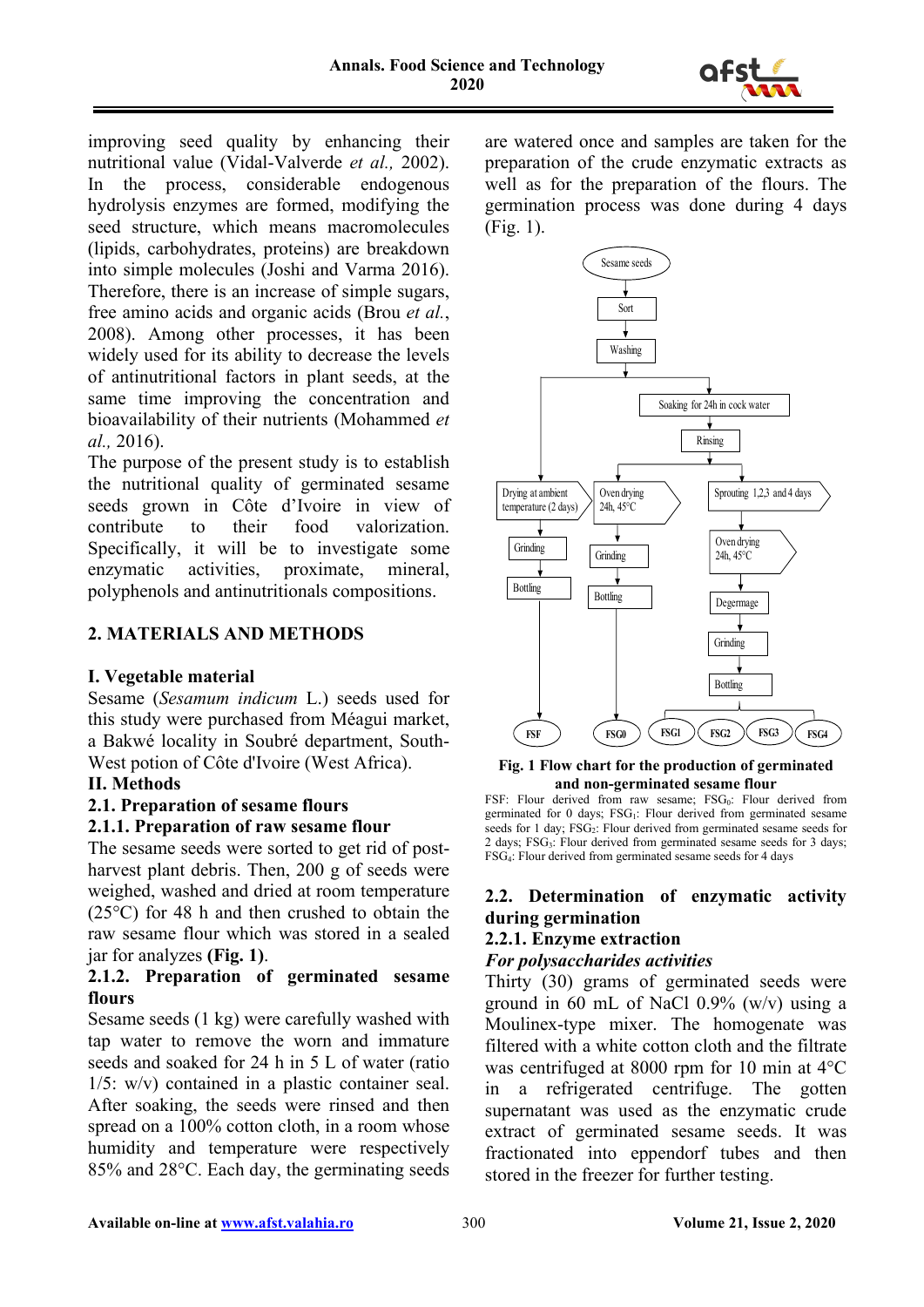

# *For lipase activity*

The enzymatic crude extracts were prepared as reported previously with slight modifications (Abigor *et al.*, 2002). Twenty five (25) grams of germinated sesame seeds were ground with 30 mL of cold acetone using a porcelain mortar. The acetone extract was filtered through cheese cloth and washed four times, with 20 mL each time, of cold acetone (4°C). The residue was air dried at room temperature (20°C) for 20 min. It was finely milled using a Moulinex-type mixer and screened through a mesh of 0.5 mm. The meal obtained was stored in an airtight container at 4°C until required for assay.

## **2.2.2. Assay enzyme**

## *Polysaccharide activities*

Polysaccharide activities were assayed by 3.5 dinitrosalycilic acid (DNS) procedure using polysaccharide (1%, w/v) (soluble starch, sucrose, xylan and carboxymethylcellulose) as substrate. The enzyme (75 μL) was incubated for 30 min at 40°C with 125 μL sodium acetate buffer (100 mM, pH 5.0) and 100 μL of polysaccharide. The reaction was stopped by adding 300 μL of DNS solution and heating for 5 min in a steam bath (100°C) and then cooled to room temperature for 10 min. The absorbance was measured at 540 nm on a spectrophotometer after adding 2 mL of distilled water. The relative activities determined under the standard conditions were then expressed as a percentage of activity in relation to maximum activity.

## *Lipase activity*

Lipase activity was assayed using the modified titrimetric method of Khor *et al.* (1986). The assay mixture (standard assay procedure) contained 5 g of coconut oil, 2.5 mL of hexane to solubilize oil, 5 mL of Tris-HCL buffer (100 mM, pH 8) and 1 g of crude extract. The mixture was incubated for 45 min at 45°C with continuous stirring, using a magnetic stirrer. At the end of the incubation, 25 mL of acetoneethanol (1:1, v/v) were added to stop the reaction and to extract the free fatty acids (FFAs). The FFAs in the mixture were then estimated by direct titration with 0.1 N NaOH using phenolphthalein as indicator. Lipase

activity was expressed as the percent FFAs liberated after 45 min incubation.

## **2.3. Biochemical Characterization of sesame flours**

## **2.3.1. Proximate analysis**

The proximate composition of the samples was determined by AOAC (1990). The moisture contents were determined by drying in an oven at 105°C during 24 h to constant weight and Dry Matter was obtained by formula: 100 – Moisture. The crude protein contents were calculated from nitrogen contents (Nx6.25) obtained using the Kjeldahl method. The crude fat contents were determined by continuous extraction in a Soxhlet apparatus for 8 h using hexane as solvent. The ash contents were determined by incinerating flour (2 g) in a furnace at 550°C for 6 h, then weighing the residue after cooling to room temperature in a desiccator. For crude fibers, 2 g of sesame flour sample were digested with 50 mL of sulphuric acid (0.25 N) and 50 mL sodium hydroxide (0.3 N) solution. The insoluble residue obtained was washed with hot water and dried in an oven at 100°C until constant weight. The dried residue was then incinerated (550°C), and weighed for the determination of crude fibres content. While the carbohydrate contents were determined by difference as follows: % carbohydrate = 100 % – (% moisture + % crude protein + % crude fat  $+$  % ash).

## **2.3.4. Vitamin C content**

The vitamin C content of samples was determined by titration (Pongracz, 1971). Sesame flour (20 g) were soaked for 10 min in 40 mL metaphosphoric acid-acetic acid (2%,  $w/v$ ). The mixture was centrifuged at 3000 rpm for 20 min and the supernatant obtained was diluted and adjusted with 50 mL of bi-distilled water. Ten (10) mL of this mixture was titrated to the end point with dichlorophenol-indophenol (DCPIP)  $0.5 \text{ g/L}$ .

## **2.3.5. Determination of polyphenols**

Phenolic compounds were extracted using the method reported by Singleton *et al.* (1999). Sample of sesame flour (1 g) was soaked in 10 mL of methanol 70% (w/v) and centrifuged at 1000 rpm for 10 min. The pellet was collected in 10 mL of methanol 70% (w/v) and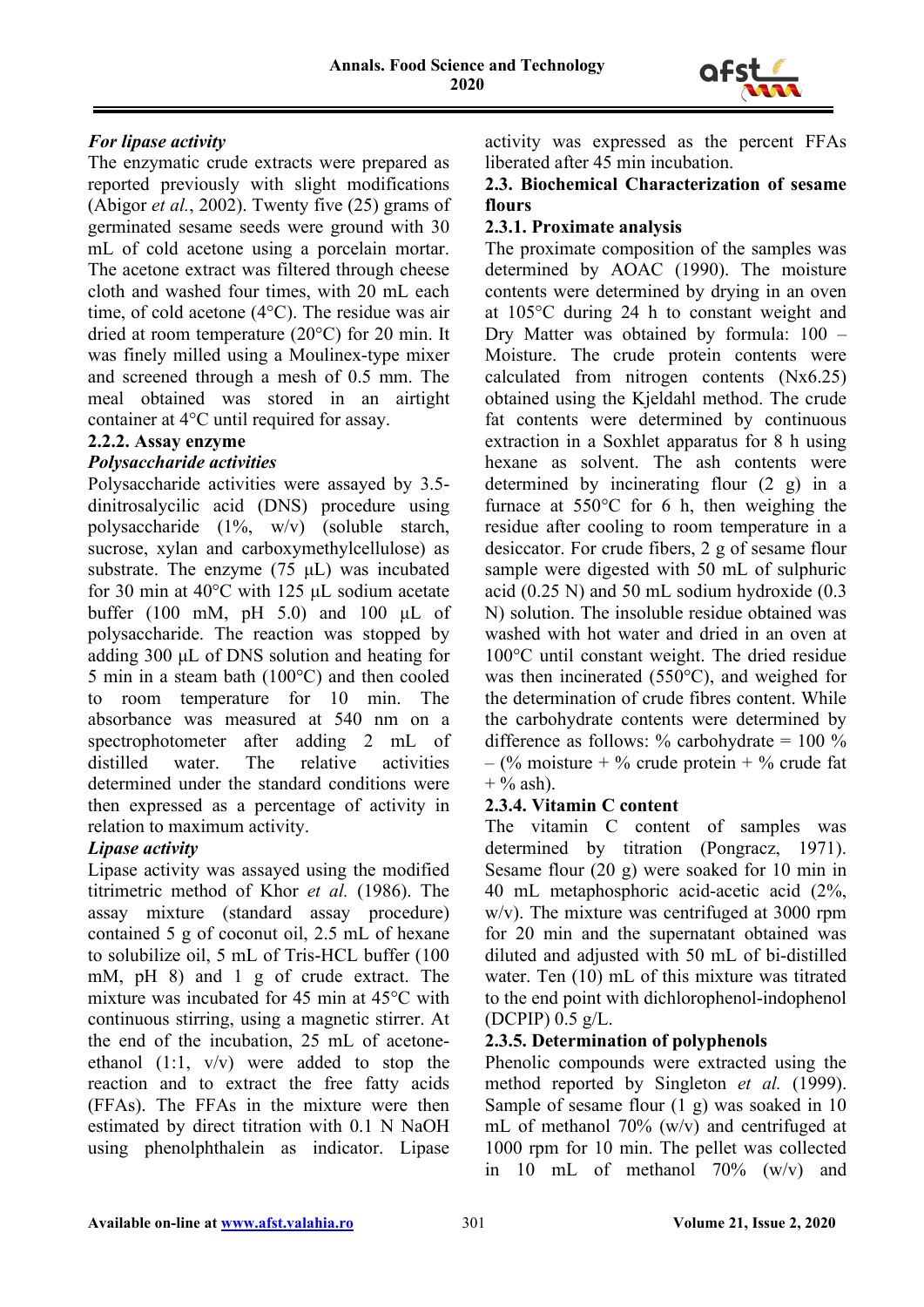

centrifuged again. A third extraction was carried out under the same conditions. The three (3) supernatants were pooled in a 50 mL vial and the volume was adjusted with distilled water to the mark. This mixture constituted the total phenolic extract.

## *Total Polyphenols*

Total polyphenol content was determined using the Folin-Ciocalteu reagent-based colorimetric essay as described by Singleton *et al.* (1999). An aliquot (1 mL) of supernatant was oxidized with 1 mL of Folin–Ciocalteu's reagent and neutralized by 1 mL of  $Na<sub>2</sub>CO<sub>3</sub>$  (20%, w/v). The reaction mixture was incubated for 30 min at ambient temperature and absorbance was recorded at 745 nm by using a spectrophotometer. The polyphenol content was obtained using a calibration curve of gallic acid (1 mg/mL) as standard.

# *Determination of tannins*

Tannins contents of sesame flour samples were quantified by the spectrophotometric method of Broadhurst and Jones (1978). About 1 mL of the methanolic extract was mixed with 5 mL of vanillin reagent and the mixture was allowed to incubate at ambient temperature for 30 min. Thereafter, the absorbance was read at 500 nm by using a spectrophotometer. Tannin content of samples was estimated using a calibration curve of tannic acid (2 mg/mL) as standard.

## *Determination of flavonoids*

The total flavonoids were evaluated using the spectrophotometric method reported by Meda *et al.* (2005). Briefly, 0.5 mL of the methanolic extract was mixed with 0.5 mL methanol, 0.5 mL AlCl3 (10%, w/v), 0.5 mL potassium acetate (1 M) and 2 mL distilled water. The absorbance was measured using a spectrophotometer at 415 nm after 30 min. The total flavonoids were calculated using a calibration curve of quercetin (0.1 mg/mL) as standard.

## **2.3.6. Anti-nutritional factors determination** *Determination of phytates*

The colorimetric method of Latta and Eskin (1980) was used for the determination of phytates content. About 1 g of sesame flour sample was mixed with 20 mL of hydrochloric acid (0.65 N) for 12 h under continuous stirring and the mixture was centrifuged at 12,000 rpm

for 40 min. An aliquot (0.5 mL) of the supernatant obtained was then mixed with 3 mL of Wade's reagent. The reaction mixture was incubated for 15 min and absorbance was read at 490 nm by using a spectrophotometer (PG Instruments, England). Phytate content was estimated using a calibration curve of sodium phytate (10 mg/mL) as standard.

## *Determination of oxalates*

The titrimetric method described by Day and Underwood (1986) was performed to determine the oxalate content. Two (2) g of sesame flour sample were weighed into a 100 mL beaker. A quantity (75 mL) of  $H<sub>2</sub>SO<sub>4</sub>$  (3 M) was added and stirred for 1 h with a magnetic stirrer. The mixture was filtered through Whatman paper and 25 mL of the filtrate was titrated while hot against  $KMnO<sub>4</sub>$  solution (0.05 M) to the end.

## **2.3.7. Mineral content**

Minerals of sesame seed flours, such as calcium (Ca), copper (Cu), iron (Fe), magnesium (Mg), manganese (Mn), phosphorus (P), potassium (K), sodium (Na) and zinc (Zn) were determined using AOAC(1990) method. Flour was acid-digested with a mixture of concentrated perchloric acid (11.80 mol/L), nitric acid (14.44 mol/L) and sulfuric acid (18.01 mol/L), and analyzed using a flame atomic absorption spectrophotometer (VARIAN, model AA-20).

# **2.4. Statistical analysis**

All measurements were carried out in triplicate. Statistical analyzes of the data were carried out using STATISTICA 7.1 software. Comparisons between the dependent variables were determined using the one-factor ANOVA and the Duncan test. Statistical significance was defined at  $P \leq 0.05$ .

# **3. RESULTS AND DISCUSSION**

# **1. Enzymatic activities during germination**

Degradation of polysaccharides and lipids by crude enzymatic extract during seed germination showed various enzymatic activities (Fig. 2 and 3). These activities are significantly (P<0.05) different during germination. The presence of all these activities suggests that germ derive a significant portion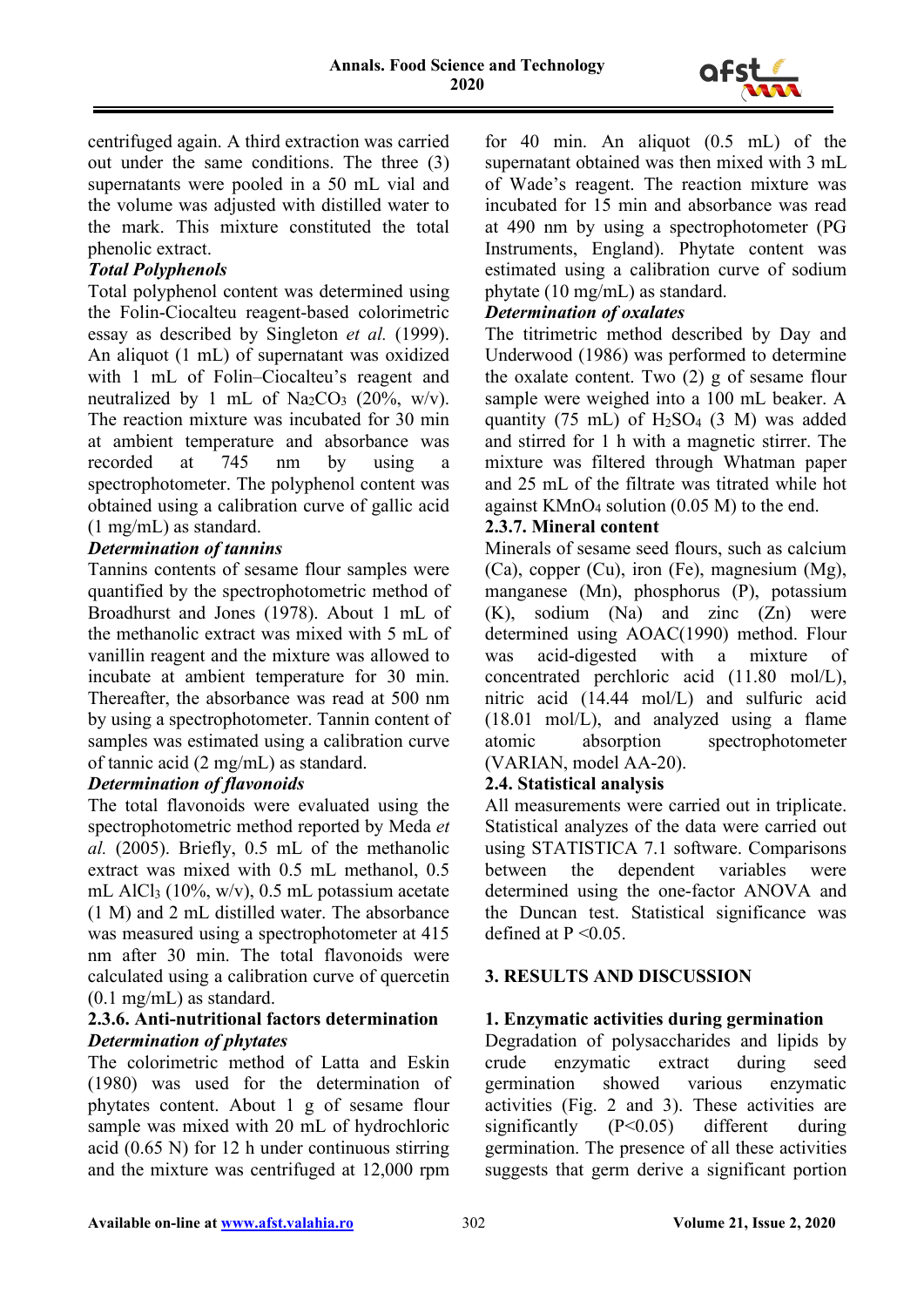

of his energy from the macromolecule degradation in seeds under the enzyme action.



**Fig. 2 Evolution of polysaccharides activities in sesame seeds during germination**



**Fig. 3 Evolution of lipase activities in sesame seeds during germination**

*Polysaccharide activities:* In Fig. 2, the peak of xylanosic activity (100%) observed after 2 days of germination is due to an important hydrolysis of xylan into simple elements (xylose) necessary for the formation of the secondary cell walls of the growing germ. Indeed, after starch and cellulose, xylan is the most abundant polysaccharide in plants and forms part of the secondary walls of the latter.

An increase in amylase activity from 40 to 50% was obtained after 1 day of germination, and after that a decreased was observed (Fig. 2). This increase could be explained by starch hydrolysis of seeds into simple products easily assimilated by the developing germ to ensure its growth towards autotrophy (Vidal-Valverde *et al.,* 2002; Chinma *et al.*, 2009). Moreover, the decrease observed after 1 day is due to starch depletion as substrate, especially since sesame

is not a starch source (less than 1%) (Elleuch et al. 2007; Rizki *et al.*, 2015). This hypothesis is in agreement with Tian *et al.* (2010) who showed a decrease in starch content (59.80 to 20.87 %) from oat seeds during germination.

With regard to saccharide activity, the work of Dué *et al.* (2008) showed that high amylase activity is associated with high  $\alpha$ -glucosidase activity, both of which are amylolytic enzymes involved in starch saccharification. In this regard, the increase in saccharide activity (16 to 84%) observed in Fig. 2 for sesame seeds could be α-glucosidic and/or β-fructosidic. Indeed, the hydrolysis of sucrose is provided by two types of enzymes (α-glucosidase or β-fructosidase). Thus, sesame seeds during germination have been the site of significant  $\alpha$ -glucosidic activity, which has been active in the degradation of carbohydrates into readily assimilated simple sugars. This result, which also explains the increase in amylase activity after 3 days of germination, was in concordance with the work of Brou *et al.* (2008) who showed increase levels of sugars (total and reducing) during germination and fermentation of millet (*Pennisetum glaucum*).

Cellulase activity was also found to increase from 2 to 71% (Fig. 2). According to Dicko *et al.* (2006), this increase would be due to degradation of structural carbohydrates such as lignin and cellulose during seeds germination.

*Lipase activities:* Lipase activities increased during seed germination from 8.65 to 25.71% (Fig. 3). This increase would be relate to lipid content of seed, which are the major source of energy during germination and the early periods of seedling growth (Shirvani *et al.,* 2016). Oil, main biochemical component of these seeds, is mainly composed of triacylglycerol (substrate of lipases). So, during this metabolic process, lipases catalyze hydrolysis of triacylglycerol into fatty acids and glycerol (Chinma *et al.,* 2009). The glycerol produced is phosphorylated and subjected to glycogenesis after its conversion to dihydroxyacetone phosphate (Quettier *et al.,* 2008). However, the free fatty acids are activated into acetyl-CoA to initiate βoxidation and takes part in glycogenesis to produce the sugar required by the embryo as an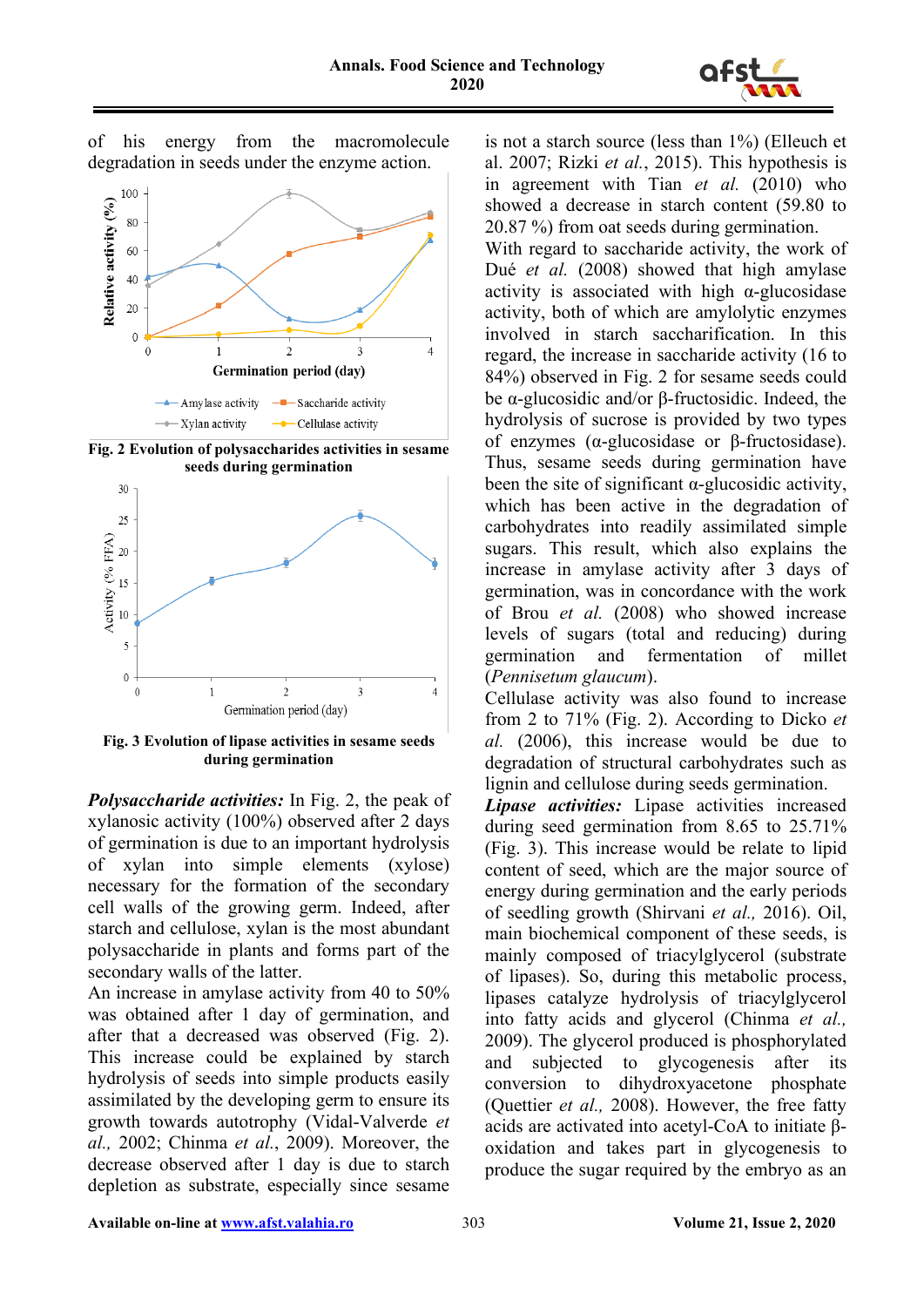

energy source during germination (Mora-Lopez *et al.,* 2018).

## **2. Proximate composition of raw and germinated sesame seed**

Results of this study indicated a significant difference in proximate composition of raw and germinated sesame seeds (Table 1).

Dry matter (DM) increased significantly (P<0.05) from 94.93% in raw sesame to 96.48% in germinated sesame seeds. During the germination bioprocess, a considerable breakdown of seed-storage compounds, and synthesis of cell wall components, structural proteins, vitamins and secondary compounds take place. So, increasing in DM could be explained by the strong enzymatic activity (hydrolases such as proteinases, lipases, etc.) which will promote the synthesis or hydrolysis of macromolecules into easily assimilated simple elements by the germ during germination. After the first day of germination, there was a significant decrease  $(P<0.05)$  in the DM, which would due to intense cellular respiration and biogenesis of mitochondria (Tian *et al.,* 2010). During this period, reserve substances are degraded and generally used for respiration and synthesis of new cells to ensure development of embryo (Joshi and Varma 2016). Increase in DM content consequently leads to a decrease in moisture content of the flours which would enhance their shelf lives by preventing the growth of micro-organisms

during storage and deterioration due to insect and fungal attacks (Rizki *et al.,* 2015).

Protein content of raw sesame flour (FSF) increased from 21.88% to 24.30% after 2 days of germination  $(FSG<sub>2</sub>)$  and then decreased at the end of germination (FSG4). The relatively high protein may confer nutritional advantage of germinated sesame flours and makes them an important source of protein that can be used to complement other sources of protein. The desirable nutritional changes that occur during soaking and germination are mainly due to the breakdown of complex compounds into a more simple form, transformation into essential constituents and breakdown of nutritionally undesirable constituents. The most probable reason for this increase in protein content could be attributed to the synthesis of cell constituents and enzymes, which lead to the degradation of other constituents (Bau *et al.*, 1997). Indeed, during germination, metabolic enzymes such as proteinases are activated, which may lead firstly to the release of some amino acids and peptides; and secondly, their use to synthesize or form new protein molecules (Chinma *et al.*, 2009; Devi *et al.*, 2015). This is also due to the degradation of other nutrients such as carbohydrates and lipids to synthesize amino acids necessary for biochemical activities and the growth of germinating seeds (Ijarotimi, 2012).

| Table 1 Effect of germination on biochemical properties of raw and germinated sesame flour |  |  |
|--------------------------------------------------------------------------------------------|--|--|
|                                                                                            |  |  |

|                                     |                               |                                | <b>FLOURS</b>                  |                                |                                |                                |
|-------------------------------------|-------------------------------|--------------------------------|--------------------------------|--------------------------------|--------------------------------|--------------------------------|
| <b>PARAMETERS</b>                   | <b>FSF</b>                    | $\mathbf{FSG}_0$               | $\mathbf{FSG}_1$               | FSG <sub>2</sub>               | FSG <sub>3</sub>               | $\text{FSG}_4$                 |
| Dry matter $(\% )$                  | 94.93 $\pm$ 0.13 <sup>a</sup> | 95.81 $\pm$ 0.18 <sup>b</sup>  | $96.48 \pm 0.15$ <sup>c</sup>  | $95.47 \pm 0.27^b$             | $95.46 \pm 0.48^b$             | 94.70 $\pm$ 0.33 <sup>a</sup>  |
| Protein $(\% )$                     | $21.88 \pm 0.12$ <sup>d</sup> | $21.83 \pm 0.05$ <sup>d</sup>  | $21.24 \pm 0.18$ °             | $24.30 \pm 0.20$ <sup>e</sup>  | $20.75 \pm 0.18^b$             | $18.40 \pm 0.10^a$             |
| Fat $(\% )$                         | $55.25 \pm 0.05^{\circ}$      | $57.8 \pm 0.18$                | $55.7 \pm 0.04^e$              | $54.25 \pm 0.03$               | $52.89 \pm 0.14$               | $51.42 \pm 0.06$               |
| Ash $(\% )$                         | $4.85 \pm 0.07^{a.b}$         | $4.93 \pm 0.05^{b}$            | $5.25 \pm 0.02^{\circ}$        | $4.75 \pm 0.02$ <sup>a</sup>   | $4.83 \pm 0.05^{a,b}$          | $4.95 \pm 0.7$ <sup>b</sup>    |
| Fibers $(\% )$                      | $5.98 \pm 0.01$ <sup>f</sup>  | 5.74 $\pm$ 0.04 $\rm{e}$       | $5.44 \pm 0.04$ <sup>d</sup>   | $5.34 \pm 0.00$ <sup>c</sup>   | $4.73 \pm 0.02^b$              | $4.28 \pm 0.01$ <sup>a</sup>   |
| Carbohydrate* $(\% )$               | $12.96 \pm 0.09$ <sup>c</sup> | $11.25 \pm 0.34$ <sup>a</sup>  | $14.29 \pm 0.19$ <sup>d</sup>  | $12.17\pm0.31^{\rm b}$         | $17.99 \pm 0.32$ <sup>e</sup>  | $19.93 \pm 0.14$ <sup>f</sup>  |
| Vitamin C $(mg/100g DM)$            | $0.00 \pm 0.00^a$             | $2.60 \pm 0.82^b$              | $6.78 \pm 0.51$ <sup>c</sup>   | $13.81 \pm 0.61$ <sup>d</sup>  | $24.31 \pm 0.82$ <sup>e</sup>  | $20.92 \pm 0.55$ <sup>f</sup>  |
| Total polyphenol $(mg/100g)$<br>DM) | 342.94±4.23 <sup>a</sup>      | $537.82 \pm 5.87$ <sup>b</sup> | $561.57 \pm 5.00$ <sup>c</sup> | 586.02 $\pm$ 6.74 <sup>d</sup> | $811.76 \pm 8.42$ <sup>e</sup> | $874.34 \pm 8.49$ <sup>f</sup> |
| Tannins (mg/100g DM)                | 229.52±4.37 <sup>a</sup>      | $265.21 \pm 4.23^b$            | $268.24 \pm 1.78$ <sup>b</sup> | $284.56 \pm 5.40$ <sup>c</sup> | $368.28 \pm 3.34$ <sup>d</sup> | 445.07 $\pm$ 2.23 <sup>e</sup> |
| Flavonoid (mg/100g DM)              | $6.45 \pm 0.17$ <sup>a</sup>  | $11.92 \pm 0.29^b$             | $19.56 \pm 0.41$ <sup>d</sup>  | $18.77 \pm 0.27$ °             | $20.75 \pm 0.17$ <sup>e</sup>  | $25.29 \pm 0.31$ <sup>f</sup>  |

The different letter averages on the same line are significantly different at P <0.05. FSF: Flour derived from raw sesame; FSG<sub>0</sub>: Flour derived from germinated 0 days; FSG<sub>1</sub>: Flour derived from germinated sesame seeds for 1 day; FSG<sub>2</sub>: Flour derived from germinated sesame seeds for 2 days; FSG<sub>3</sub>: Flour derived from germinated sesame seeds for 3 days; FSG<sub>4</sub>: Flour derived from germinated sesame seeds for 4 days

\*Carbohydrate=  $100$ -(Moisture + Protein + Fat + Ash)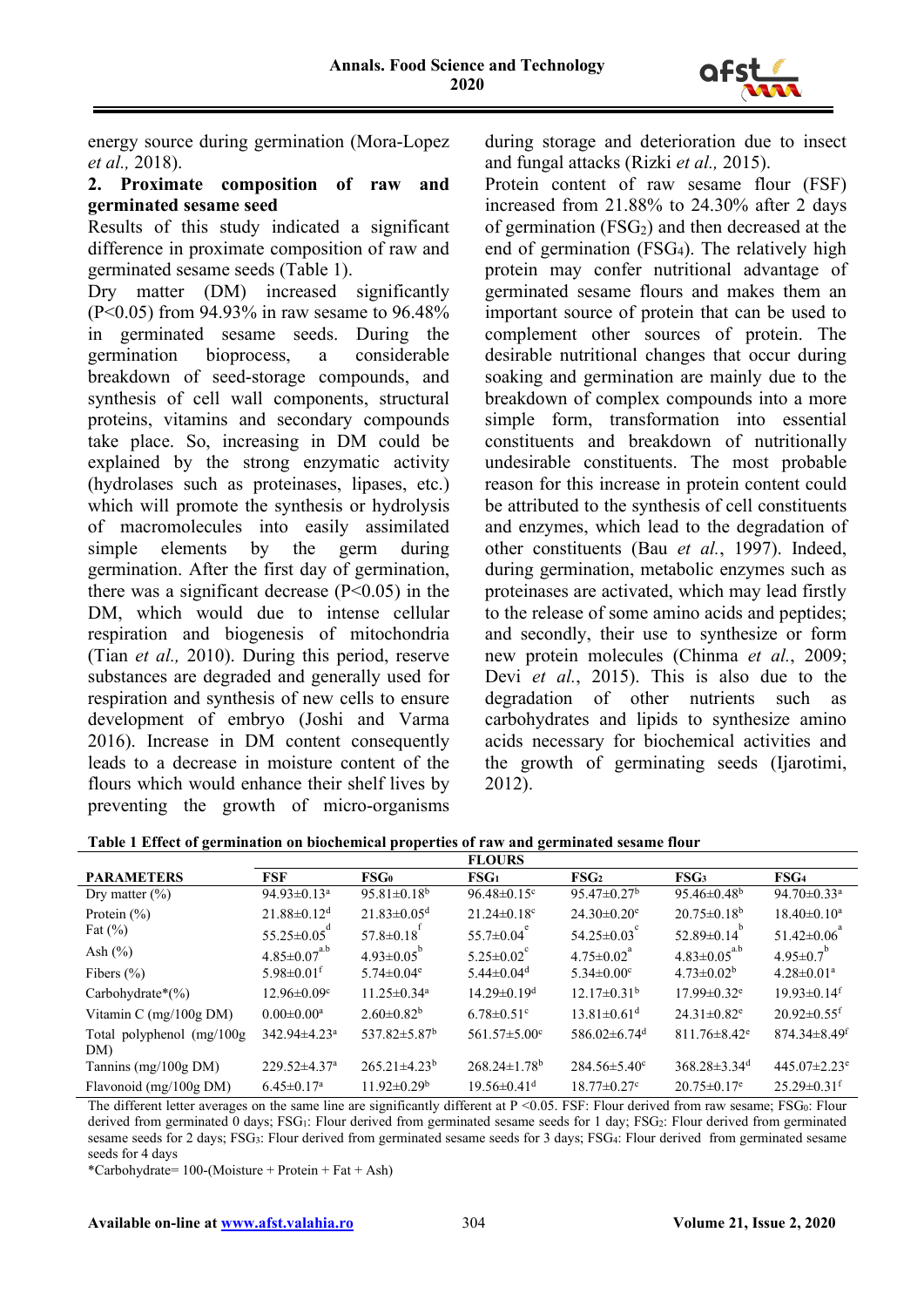

In summary, the breakdown of seed reserves and the increase in enzyme activity during seed germination results in a total dry matter loss and an increase in total protein. The decrease in protein may be due to utilization of protein for growth process. Protein is one of the major sources of energy for the developing embryo. Proteins are hydrolyzed to form simple peptides and amino acids due to protease activity and are then transported to the developing axis (Nonogaki *et al.,* 2010). In sum, to obtain a high protein level in sesame flour, it is advisable not to sprout seeds beyond 2 days.

Fat content of sesame seeds was 55.25% in raw flour (FSF) and 51.42% in germinated flour during 4 days ( $FSG<sub>4</sub>$ ). These values were found to decrease significantly  $(P<0.05)$  with increasing germination time. This reduction would be related to biochemical and physiological changes occurring during germination. Indeed, fat was used as the major source of carbon for seed growth (Bau *et al.*, 1997; Joshi and Varma 2016). Therefore, the decrease in fat content observed in sesame seeds might be attributed to the increase activities of lipolytic enzymes during germination, as shown in Fig. 3. These enzymes hydrolyze fat compounds into free fatty acids and glycerol for carbohydrate synthesis.

Ash content increased significantly  $(P<0.05)$ during germination from 4.85% (for raw sesame flour, RSF) to 5.25% (for 24 h germinated sesame flour,  $FSG<sub>1</sub>$ , indicating that germination, particularly 24 h period is a good method to increase ash content of sesame. This increase was due to endogenous enzyme hydrolysis of complex organic compounds to release more nutrients leaving the antinutrients to leach into the germination medium. During germination there is activation of phytases which will hydrolyze phytates and release the minerals in seeds (Azeke *et al.,* 2010). Indeed, phytates are mineral chelating agents and subsequently they thus form complexes that are indigestible to humans, which reduces their bioavailability. Also, during germination the increase in ash content is correlated with dry matter content and varies proportionally.

Crude fiber content decreased significantly (P<0.05) as germination time increase. It is would be due that part of the seed fiber may be solubilized enzymatically during seed germination. In fact, as germination progressed, partial utilization of cell wall carbohydrate can occur and consequently, the content of structural carbohydrates such as lignin and cellulose can be affected negatively with the germination time (Dicko *et al.*, 2006; Shirvani *et al.*, 2016).

Significant differences (P<0.05) were observed between the carbohydrate contents (11.25 to 19.93 %) of the raw and germinated sesame seed flours. The carbohydrate contents of soaking and  $2<sup>nd</sup>$  day of germinated sesame flours were lower than those of raw flour sample. This decreasing could be due to their use during cellular metabolism. Indeed, according to Vidal-Valverde *et al.* (2002), embryo uses carbohydrates as essential source of energy for its development during germination. The carbohydrate degradation is the consequence of activation of the enzymes during soaking of the seeds and is in consistent of polysaccharides activities in this study. Thus, starch and other carbohydrate constituents contained in the seeds are degraded into simple elements (glucose, fructose and sucrose) to provide energy necessary for cell division during germination (Nonogaki *et al.*, 2010). Otherwise, increase of carbohydrates in FSG<sub>3</sub> and FSG4 flours is probably due to lipid degradation (under action of lipases as showed in Fig. 3) for carbohydrate synthesis (Mora-Lopez *et al.,* 2018).

# **3. Phytochemical compounds and vitamin C**

Table 1 shows the presence of vitamin C whose content increases significantly  $(P<0.05)$  from 2.60 (FSG<sub>0</sub>) to 20.92 mg/100g DM (FSG<sub>4</sub>) during germination time. Indeed, ascorbic acid has been directly implicated in the modulation of plant growth, including the early stage of embryos (Shirvani *et al.,* 2016). The increase in vitamin C content during germination was related to the increase in activity of key enzymes in ascorbic acid biosynthesis pathway such as L-galactono-γ-lactone dehydrogenase (GLDH, EC 1.3.2.3) as shown by Xu *et al.*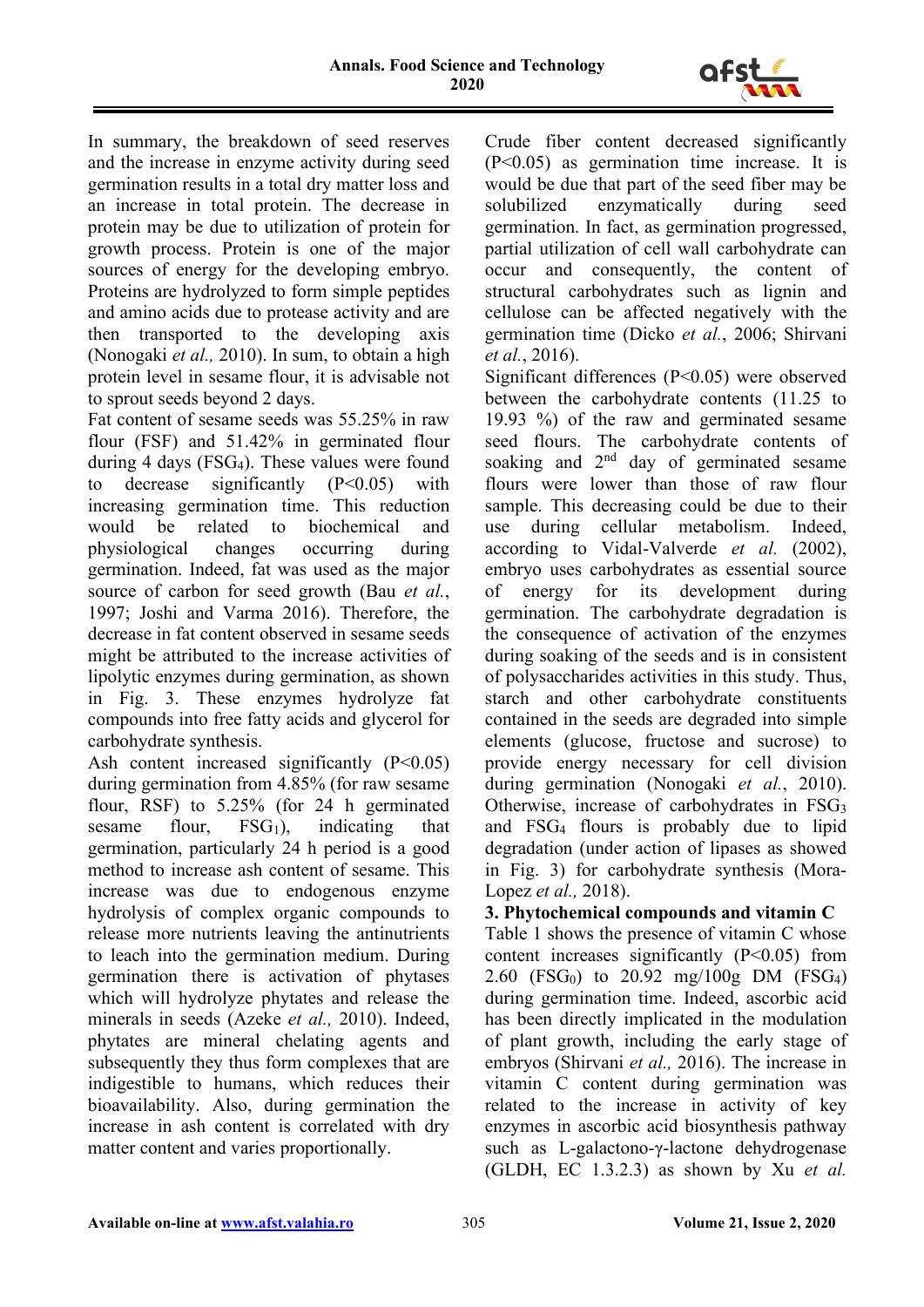

(2005). Moreover, according to Sangronis and Machado (2007), during germination, the respiration process is triggered by the ascorbic acid. This could explain the observed increase as a consequence of germination. Results of this study corroborate with those of Devi *et al.* (2015) from germinated cowpea (*Vigna unguiculata*).

Significant increase (P<0.05) were observed between the level of phenolic compounds of sesame seed flours during germination (Table 1). This would be due to the resumption of the metabolic activities of seeds which led to a large consumption of oxygen and resulting in the formation of free radicals called reactive oxygen species (ROS) (Mora-Lopez *et al.,* 2018). Thus, phenolic compounds act as antioxidants to protect cells against the stress induced by oxidation of these free radicals (Shirvani *et al.*, 2016). Their synthesis is enzymatically from phenylalanine ammonia lyase (Diaz-Sanchez *et al.*, 2018). This would explain the increase in levels during germination of sesame seeds. The increase of phenolic compounds improves the antioxidant potential of flour derived from germinated sesame seeds.

## **4. Antinutritionals compounds**

Phytate contents in this study decreased significantly  $(P<0.05)$  from 134.66 for raw sesame (FSF) to 48.96 mg/100g DM for germinated sesame during 4 days (FSG4) (Fig.4). The decrease in phytate content could be attributed initially to leaching in the soaking water. Indeed, during the soaking of the seeds, phytate ions are diffused into the soaking water under the influence of the concentration gradient which governs the diffusion rate (Mohammed *et al.*, 2016). Several studies have reported that this decrease is due to the activation of the intrinsic phytases present in seeds and to the increase of their activity during germination (Azeke *et al.*, 2010). Phytases hydrolyze the phytate to phosphate and myoinositol phosphates during germination of the seeds. Moreover, decrease phytate content may be due to action of neo-synthesized phytase in addition to other proteins (Azeke *et al.*, 2010). Phytates represent about 89% of the total

phosphorus in food seeds. Therefore, their hydrolysis during sesame seed germination would increase phosphorus levels.



#### **Fig. 4 Phytates and oxalates contents of raw and germinated sesame flours**



Germination of sesame seeds caused a significant  $(P<0.05)$  reduction in oxalate contents of flours (Fig. 4). Maximum reduction is observed after soaking of sesame seeds during 24 h before proceeded for germination  $(FSG<sub>0</sub>)$ . This reduction could be attributed to leaching out during hydration (Makinde and Akinoso, 2013), because 50-75 % of oxalates were present in the water-soluble form (Noonan and Savage, 1999). After soaking and during germination, we assist to an increase of oxalate level from 104.12 to 165.98 mg/100g DM. This increasing may be due to the biosynthesis of oxalate in seeds during germination. Indeed, studies have indicated that photorespiration contributes to the biosynthesis of oxalates (Noonan and Savage, 1999). Moreover, oxalate (oxalic acid) is involved in the metabolism of carbohydrates, lipids and proteins, especially since its precursors (glycolate, glyoxylate, oxaloacetate and citrate) are involved in different metabolic cycles (Briens, 1977). Oxalate is also involved in plant defense system, which explains the increase in rates during germination.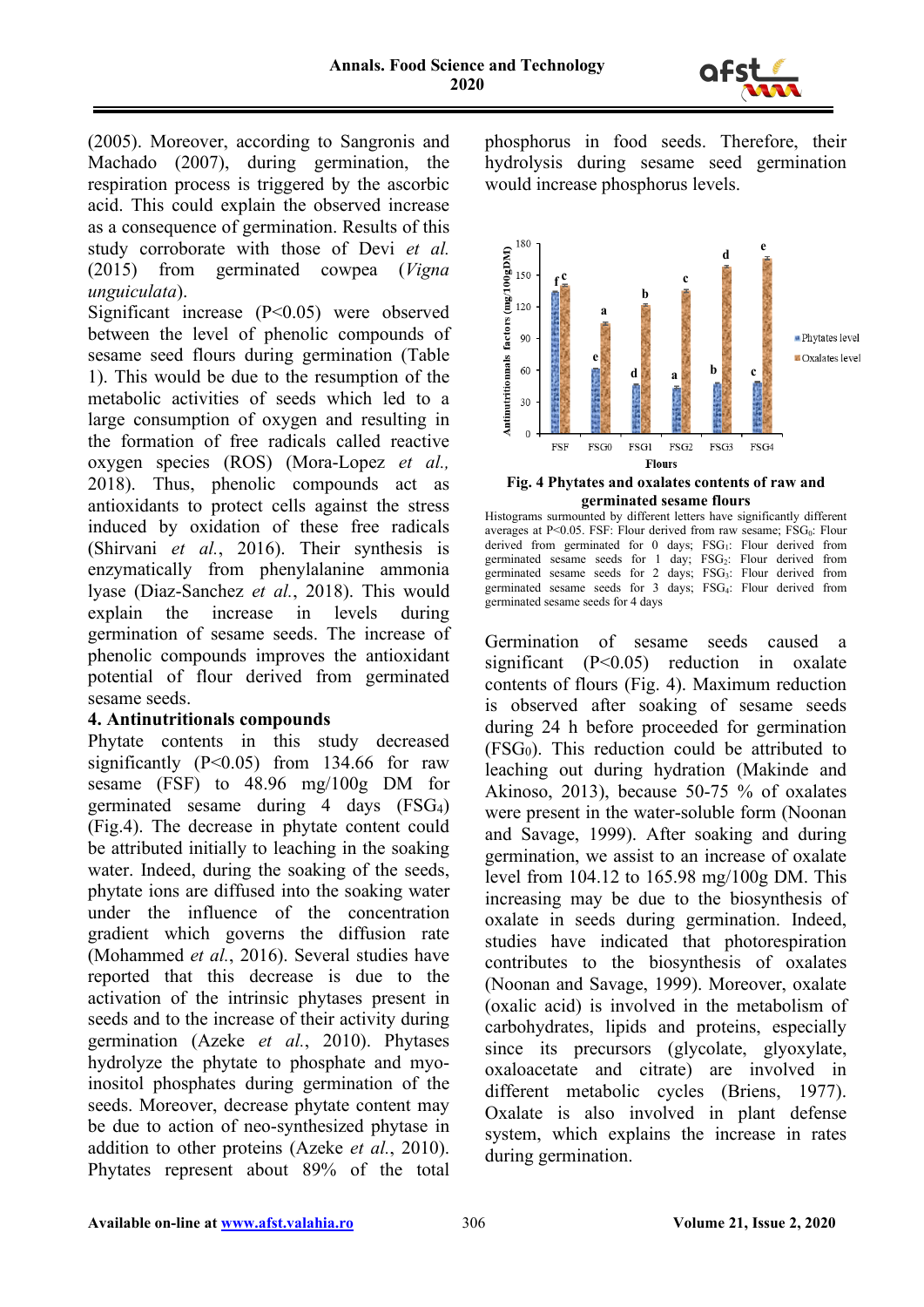

## **5. Mineral composition of raw and germinated sesame flour**

Mineral contents of flours from raw and germinated sesame seeds varied significantly (P<0.05) as reported in Table 2. These results showed that mineral contents of flours from germinated sesame seeds were higher than those of raw sesame sample. This observation could be attributed to biosynthesis during germination process (Ijarotimi, 2012). The seed flours from Ivorian sesame studied would represent potential sources in mineral and notably in calcium, potassium, phosphorus, sodium and magnesium, the scarcity of which constitute a problem in public health. Indeed, potassium (498.75-1154.51 mg/100g) was found to be the predominant mineral followed by phosphorus (290.84-331.17 mg/100g) and calcium (70.07- 166.36 mg/100g). The potassium and calcium contents increased during 2 days of germination  $(FSG<sub>2</sub>)$  before decreasing. However, after 4 days of germination (FSG4), these values remained higher than those of raw sesame (FSF). Sesame after germination could serve as

a good source of potassium and calcium. The phosphorus content increased to 3rd day of germination, since phosphate translocation plays a significant role in sesame metabolism during germination (Hahm *et al.,* 2009).

Micronutrients, such as iron (1.98 to 10.72) mg/100g), copper (2.62 to 8.79 mg/100g) and zinc  $(0.95 \text{ to } 3.14 \text{ mg}/100 \text{g})$  are essential components of the body's antioxidant defense that play an important role in prevention of free radical-induced damage. Values of these micronutrients were found to increase during germination. This could be explained by their involvement in various reactions. Indeed, iron and copper are involved in oxygen transport in the cells, while zinc participates in enzymatic reactions.

It was observed in this study that germination processing technique improved the mineral composition of the flour samples. Most of quantified minerals have higher contents at 2 days of germination.

| <b>MINERAL</b> |                                |                               | <b>FLOURS</b>                  |                                 |                                |                              |
|----------------|--------------------------------|-------------------------------|--------------------------------|---------------------------------|--------------------------------|------------------------------|
|                | FSF                            | $\textbf{FSG}_0$              | FSG <sub>1</sub>               | $\textbf{FSG}_2$                | FSG <sub>3</sub>               | FSG <sub>4</sub>             |
| Mn             | $6.00 \pm 0.07$ <sup>c</sup>   | $3.87 \pm 0.04^b$             | $13.01 \pm 0.14$ <sup>e</sup>  | $6.61 \pm 0.11$ <sup>d</sup>    | $4.00 \pm 0.00^b$              | $3.23 \pm 0.18^a$            |
| Na             | $14.07 \pm 0.13$ <sup>a</sup>  | $21.83 \pm 0.18$ <sup>c</sup> | $15.64 \pm 0.15^{\text{a}}$    | $17.24 \pm 0.20^{a,b}$          | $31.73 \pm 3.75$ <sup>d</sup>  | $21.00 \pm 1.41^{b,c}$       |
| K              | $544.81 \pm 1.36^b$            | $498.75 \pm 0.50^{\circ}$     | $652.99 \pm 4.35$ <sup>d</sup> | $1154.51 \pm 6.82$ <sup>f</sup> | $855.74 \pm 9.73$ <sup>e</sup> | $560.17 \pm 3.30^{\circ}$    |
| Mg             | $12.62 \pm 0.08^a$             | $12.49 \pm 0.48$ <sup>a</sup> | $13.38 \pm 0.27^b$             | $13.35 \pm 0.21^{\rm b}$        | $13.47\pm0.08^{\rm b}$         | $13.52 \pm 0.12^b$           |
| Cu             | $2.62 \pm 0.01^{\text{a}}$     | $3.89 \pm 0.06$ <sup>c</sup>  | $2.76 \pm 0.00^{\text{a}}$     | $3.57 \pm 0.00^b$               | $6.70 \pm 0.14$ <sup>d</sup>   | $8.79 \pm 0.04$ <sup>e</sup> |
| Zn             | $0.95 \pm 0.01^b$              | $0.18 \pm 0.00^a$             | $1.69 \pm 0.00$ <sup>c</sup>   | $3.14 \pm 0.20^e$               | $2.91 \pm 0.11$ <sup>d</sup>   | $1.52 \pm 0.04$ <sup>c</sup> |
| P              | $293.39 \pm 2.74$ <sup>a</sup> | $307.83 \pm 2.36^b$           | $290.84 \pm 0.97$ <sup>a</sup> | $313.92 \pm 5.54^{\circ}$       | $331.17 \pm 2.36$ °            | $293.52 \pm 6.11^a$          |
| Fe             | $1.98 \pm 0.01^a$              | $3.35 \pm 0.87^b$             | $7.71 \pm 0.06$ <sup>d</sup>   | $10.72 \pm 0.62$ <sup>e</sup>   | $5.80 \pm 0.07$ °              | $2.95 \pm 0.07^{a,b}$        |
| Ca             | $70.07 \pm 0.11$ <sup>a</sup>  | $77.79 \pm 0.20$ <sup>c</sup> | 91.03 $\pm$ 0.70 <sup>d</sup>  | $166.36 \pm 1.17$ <sup>f</sup>  | $134.55 \pm 0.29$ <sup>e</sup> | $75.82 \pm 0.95^{\rm b}$     |

**Table 2 Effect of germination on the mineral contents of raw and germinated sesame flour**

The different letter averages on the same line are significantly different at  $P \le 0.05$ . FSF: Flour derived from raw sesame; FSG<sub>0</sub>: Flour derived from germinated 0 days; FSG<sub>1</sub>: Flour derived from germinated sesame seeds for 1 day; FSG<sub>2</sub>: Flour derived from germinated sesame seeds for 2 days; FSG3: Flour derived from germinated sesame seeds for 3 days; FSG4: Flour derived from germinated sesame seeds for 4 days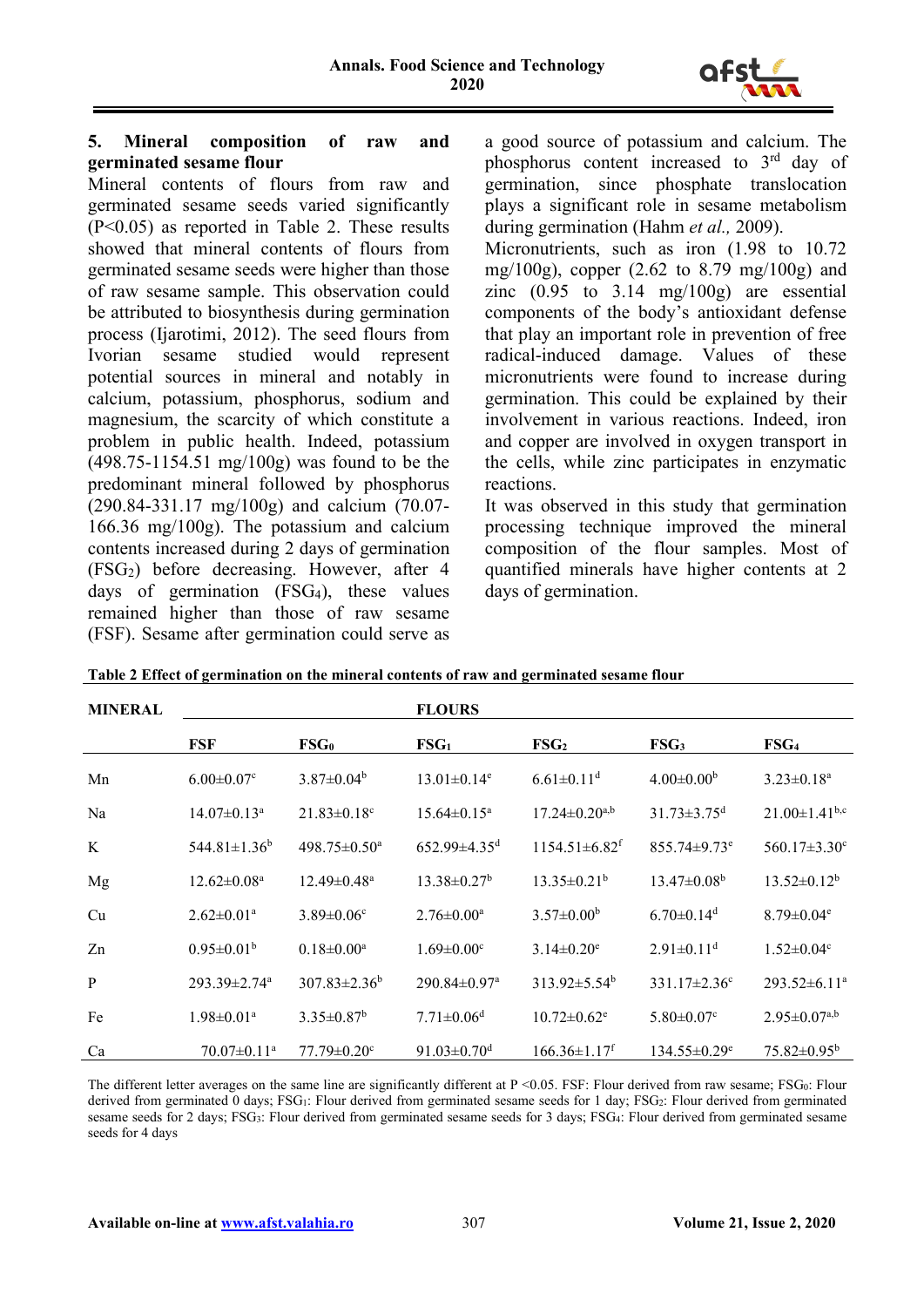

## **4. CONCLUSION**

The outcome of the present studies indicates that germination significantly  $(P<0.05)$ improved nutritional attributes (proteins, vitamin C, polyphenol and mineral) in 2 days, except crude fat and carbohydrates in sesame seed flours. However, antinutritional factors like phytate decreased to a significant  $(P<0.05)$  level during germination. Germination generally improved the biochemical properties of flours and could be employed to potentially improve nutritional quality and digestibility of sesame seeds, and their utilization as complementary food formulations. Present study showed that germination is an effective method for removing anti-nutritional factors in sesame seeds without application of heat processing methods, which may reduce content of heat sensitive nutrients.

#### **ACKNOWLEDGEMENTS**

I would like to thank my supervisor Dr. Meuwiah Betty FAULET for topic and the various criticisms made for improvement of manuscript. My thanks also go to Dr. KONÉ Fankroma Martial Thierry, with whom I worked for a long time in the correction of this paper. The authors are grateful to Laboratory of Biocatalysis and Bioprocessing at the University Nangui Abrogoua (Abidjan, Côte d'Ivoire) for technical assistance.

## **5. REFERENCES**

- [1] Makinde F.M., Akinoso R. Nutrient composition and effect of processing treatments on anti nutritional factors of Nigerian sesame (*Sesamum indicum* Linn) cultivars. *Int Food Res J,* 2013, **20**(5): 2293-2300
- [2] Elleuch M., Besbes S., Roiseux O., Blecker C., Attia H. Quality characteristics of sesame seeds and byproducts. *Food Chem,* 2007, **103**(2): 641-650
- [3] Hahm T.S., Park S.J., Martin Y. Effects of germination on chemical composition and functional properties of sesame (*Sesamum indicum* L.) seeds. *Biores Technol*, 2009, **100**(4): 1643-1647
- [4] Yaacoub R. Nutritional and sanitary impact of nuts and seeds roasting: the interest of using fluorescence spectroscopy as a tool to control neoformed compounds. Thèse de doctorat, Institut des Sciences

et Industries du Vivant et de l'Environnement, Paris, France, 2009, 338 p

- [5] Agiang M.A., Umoh I.B., Essien A.I., Eteng M.U. Nutrient changes and antinutrient contents of beniseed and beniseed soup during cooking using a Nigerian traditional method. *Pak J Biol Sci*, 2010, **13**(20):1011-1015
- [6] Brou K., Kouamé K.S.A., Dadié A., Djè K.M., Gnakri D. Biochemical changes occurring during germination and fermentation of millet and effect of technological processes on starch hydrolysis by the crude enzymatic extract of millet. *J appl sci res,* 2008, **4**(11): 1502-1510
- [7] Vidal-Valverde C., Frias J., Sierra I., Blazquez I., Lambein F., Kuo Y-H. New functional legume foods by germination: effect on the nutritive value of beans, lentils and peas. *Eur Food Res Technol,* 2002, **215**:472-477
- [8] Joshi P., Varma K. Effect of germination and dehulling on the nutritive value of soybean. *Nutr Food Sci,* 2016, **46**(4): 595-603
- [9] Mohammed M.A., Mohamed E.A.,Yagoub A.E.A, Mohamed A.R., Babiker E.E. Effect of processing methods on alkaloids, phytate, phenolics, antioxidants activity and minerals of newly developed lupin (*Lupinus albus* L.) cultivar. *J Food Process Preserv*, 2016, **41**(1): 1-9
- [10] Abigor R.D., Uadia P.O., Foglia T.A., Haas M.J., Scott K., Savary B.J. Partial purification and properties of lipase from germinating seeds of Jatropha curcas L. *J Amer Oil Chem Soc*, 2002, **79**(11)
- [11] Khor H.T., Tan N.H., Chua C.L. Lipase-catalyzed hydrolysis of palm oil. *J Am Oil Chem Soc,* 1986, **63**(4): 538-540
- [12] AOAC (Association of Official Analytical Chemists). Official Methods of Analysis, 14th edition, Washington, DC, USA, 1990, 150 p
- [13] Pongracz G., Weiser H., Matzinger D. Tocopherols-Antioxydant. *Fat Sci Technol*, 1971, **97**: 90-104
- [14] Singleton V.L., Orthofer R., LamuelaRaventos R.M. Analysis of total phenols and other oxydant substrates and antioxydants by means of Folinciocalteu reagent. *Methods Enzymol*, 1999, **299**(1): 152-178
- [15] Broadhurs R.B., Jones W.T. Analysis of condensed tannins using acidified vanillin. *J Sci Food Agric,* 1978, **29**(9): 788-794
- [16] Meda A., Lamien C.E., Romito M., Millogo J., Nacoulma O.G. Determination of total phenolic, flavonoid and proline contents in Burkina Faso honeys as well as well as their radical scavenging activity. *Food Chem*, 2005, **91**(3): 571-577
- [17] Latta M., Eskin M. A simple and rapid colorimetric method for phytate determination. *J Agric Food Chem*, 1980, **28**(6): 1313-1315
- [18] Day R.A., Underwood A.L. Quantitative Analysis. 5th ed., Prentice-Hall Publication, London, 1986,